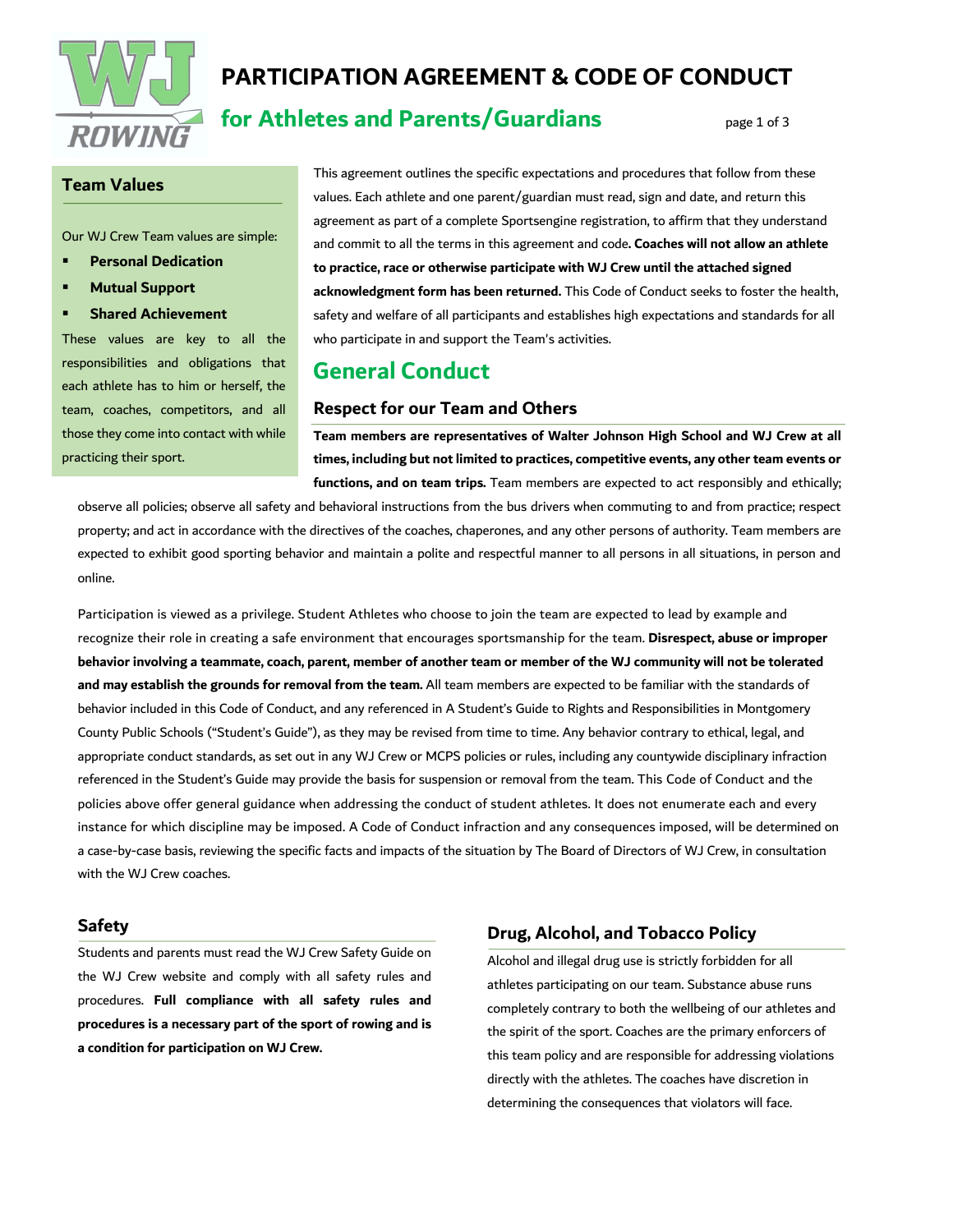

# **PARTICIPATION AGREEMENT & CODE OF CONDUCT**

**for Athletes and Parents/Guardians** page 2 of 3

### **School Residency Policy**

WJ Crew requires that all team members attend Walter Johnson High School.

## **Academic Eligibility**

**Students must always strive to be in good academic standing while a member of the team.** Students must attend all their scheduled classes in order to participate in a practice or race on that day. If the principal or designee grants an excused absence in advance for a prescheduled activity, or an unforeseen emergency, the student may participate on that day. **A student may not participate in a practice or race when he/she is serving an in- school or out-of-school suspension.** The student becomes eligible to participate in team activities on the next school day following the suspension. A student may be suspended or removed from the team for excessive unexcused absences from school.

#### **Inclusion Policy**

WJ Crew follows the official MCPS policy on inclusion, as follows:

1. All students who achieve fundamental eligibility criteria established by the Maryland Public Secondary Schools Athletic Association ("MPSSAA") and Montgomery County Public Schools ("MCPS") may try out for MCPS interscholastic athletic teams.

2. Eligibility criteria are included in the MPSSAA Handbook and the MCPS High School Athletics Handbook.

3. Our team shall provide reasonable accommodations to students with disabilities.

4. A student may be excluded from trying out for or participating in a sport if it is determined that the student's participation will cause danger (for the student or for other students), creates significant safety concerns (for the student or other students), competitive imbalances, or requires accommodations that fundamentally alter the nature of the sport

### **Bladensburg Waterfront Park & Other Practice or Racing Sites**

Team members will obey the rules of the Bladensburg Waterfront Park and any other marinas, clubs and facilities the team visits and will refrain from any conduct disruptive to the facility or other participants/visitors. Team members may not leave the designated practice or race area without express dismissal from the coaching staff and chaperones.

### **Parents' Responsibility and Conduct**

**Parents are expected to show respect for team members, coaches, opposing team members and coaches, race officials, and other parents and spectators.** Parents should respect the informed decision-making of the coaches regarding participant qualifications, practice assignments, and boat and seat placement. Parents should conduct themselves appropriately and never use foul or abusive language with anyone in any way connected to the WJ Crew community and its activities. Parents should be familiar with the rules of the competition and are expected to respect the integrity and judgment of race officials at all times. If a parent feels a need to communicate a concern regarding his or her child, a coaching decision or another rowing matter, the parent should contact the Board President or Coaches' Liaison in the first instance, who will help to resolve the matter. On race day, parents should be respectful of the need for athletes and coaches to focus on racing, and for safety reasons stay clear of the boathouse, boat racks, trailer, and dock area.

### **Parent and Rower Fundraising and Volunteer Commitment**

**As a club sport, WJ Crew receives no financial support from the school or the county school system.** Thus, the responsibility to run a safe, wellsupervised, and competitive program rests with team members and their families. Each team family is expected to participate fully in all of the fundraising events planned for the season. **Volunteerism is the cornerstone of WJ Crew's success.** Without parents, competitive scholastic racing would not exist. A wide range of volunteer jobs is available throughout the year and each family's help is needed. Each team family must commit to at least two volunteer jobs throughout both the fall and spring seasons. In addition, each family is expected to make several contributions of food, supplies and/or services at regattas and team dinners.